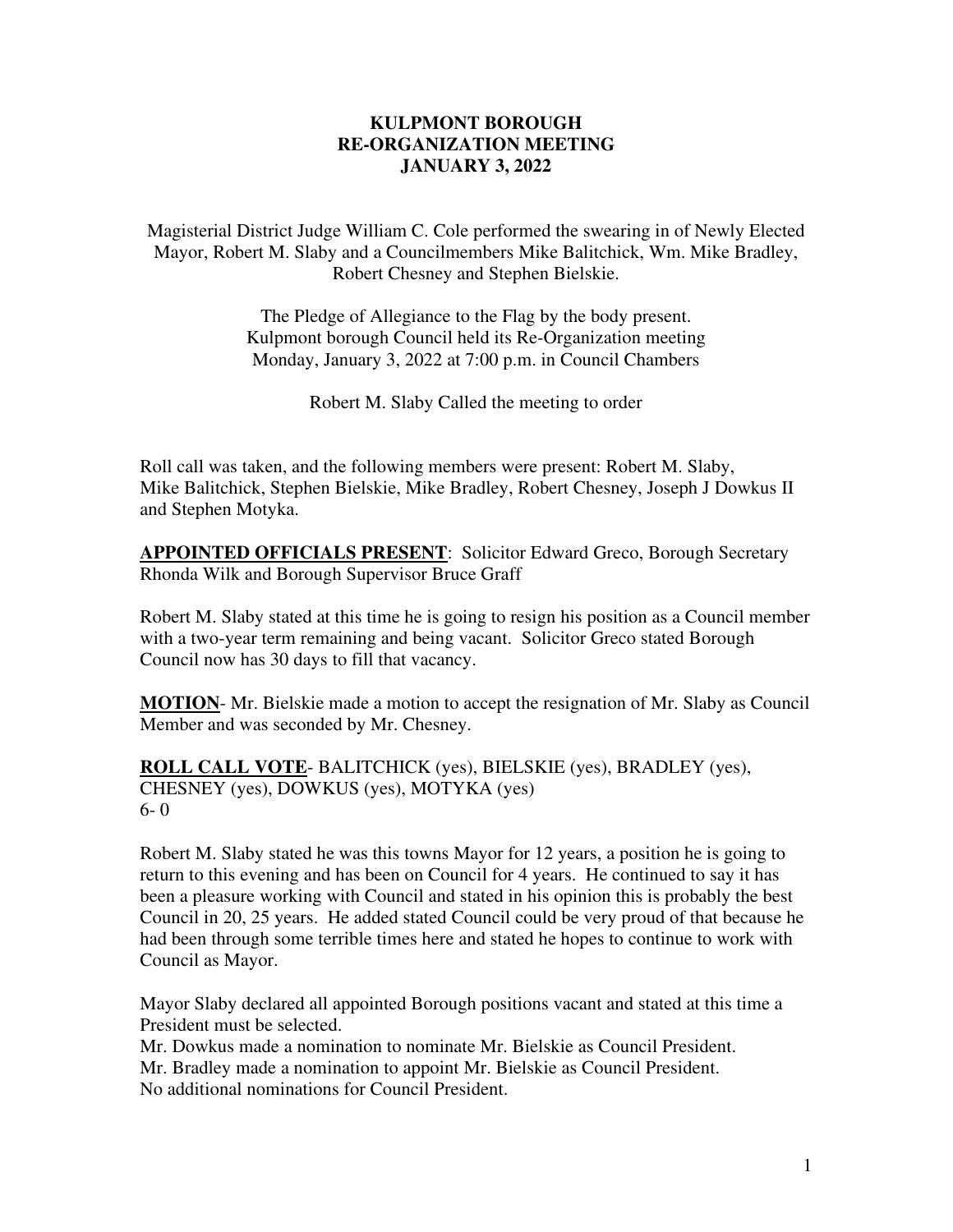**MOTION**- Mr. Dowkus made the motion to close nominations seconded by Mr. Bradley.

**ROLL CALL VOTE**- BALITCHICK (yes), BIELSKIE (yes), BRADLEY (yes), CHESNEY (yes), DOWKUS (yes), MOTYKA (yes) 6- 0

Mr. Bielskie Council President presided over the meeting.

Mr. Bielskie asked if there were any nominations for Vice President of Council.

Mr. Bradley made a nomination to nominate Mr. Dowkus as Council Vice President. Mr. Motyka made a nomination to appoint Mr. Dowkus as Council Vice President. No additional nominations for Council President.

**ROLL CALL VOTE**- BALITCHICK (yes), BIELSKIE (yes), BRADLEY (yes), CHESNEY (yes), DOWKUS (yes), MOTYKA (yes) 6- 0

**MOTION**- Mr. Motyka made the motion to appoint Edward Greco as solicitor at the same retainer and per hour rate and was seconded by Mr. Dowkus.

**ROLL CALL VOTE**- BALITCHICK (yes), BIELSKIE (yes), BRADLEY (yes), CHESNEY (yes), DOWKUS (yes), MOTYKA (yes) 6- 0

**MOTION**- to appoint Paul Niglio as Treasurer by Mr. Dowkus and seconded by Mr. Chesney at current rate.

**ROLL CALL VOTE**- BALITCHICK (yes), BIELSKIE (yes), BRADLEY (yes), CHESNEY (yes), DOWKUS (yes), MOTYKA (yes) 6- 0

**MOTION**- Mr. Bradley and seconded by Mr. Dowkus to appoint Bruce Graff as Borough Supervisor and approving current rate.

**ROLL CALL VOTE**- BALITCHICK (yes), BIELSKIE (yes), BRADLEY (yes), CHESNEY (yes), DOWKUS (yes), MOTYKA (yes) 6- 0

**MOTION**- Mr. Chesney and seconded by Mr. Motyka to appoint Rhonda Wilk Borough Secretary and Right to Know Officer by Mr. Chesney and seconded by Mr. Motyka.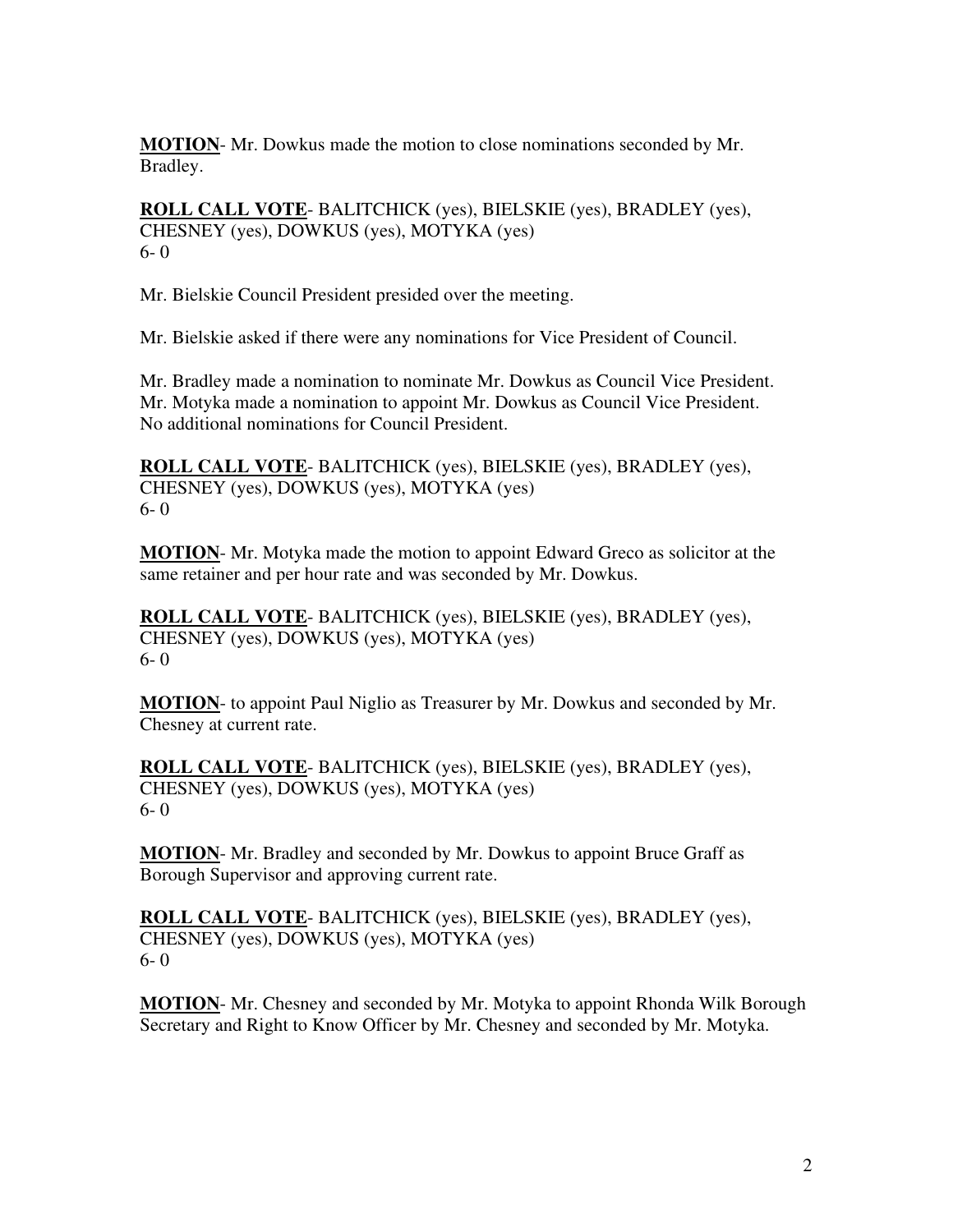# **VOICE VOTE** –

#### Unanimous

**MOTION** – Mr. Chesney made the motion and was and seconded by Mr. Motyka to appoint Paul Niglio as Vacancy Board Member.

# **VOICE VOTE** –

Unanimous

**MOTION** – Mr. Motyka made the motion and was seconded by Mr. Dowkus to name a delinquent tax collector as Statewide Tax Recovery.

## **VOICE VOTE** –

**Unanimous** 

**MOTION** – Mr. Dowkus made the motion and was seconded by Mr. Motyka to name Kevin O'Hearn as EMA Director.

**ROLL CALL VOTE**- BALITCHICK (yes), BIELSKIE (yes), BRADLEY (yes), CHESNEY (yes), DOWKUS (yes), MOTYKA (yes) 6- 0

**MOTION**- Mr. Dowkus made the motion and was seconded by Mr. Chesney to adopt all same and current procedures governing Borough Council.

## **VOICE VOTE**-

Unanimous

**MOTION** to table any decision on the Borough Depository by Mr. Dowkus and seconded by Mr. Chesney.

## **VOICE VOTE**-

Unanimous

Mr. Bielskie asked that Council Members get to him the committees they would be interested in.

**MOTION-** Mr. Dowkus made the motion to table the committee appointments and was seconded by Mr. Balitchick.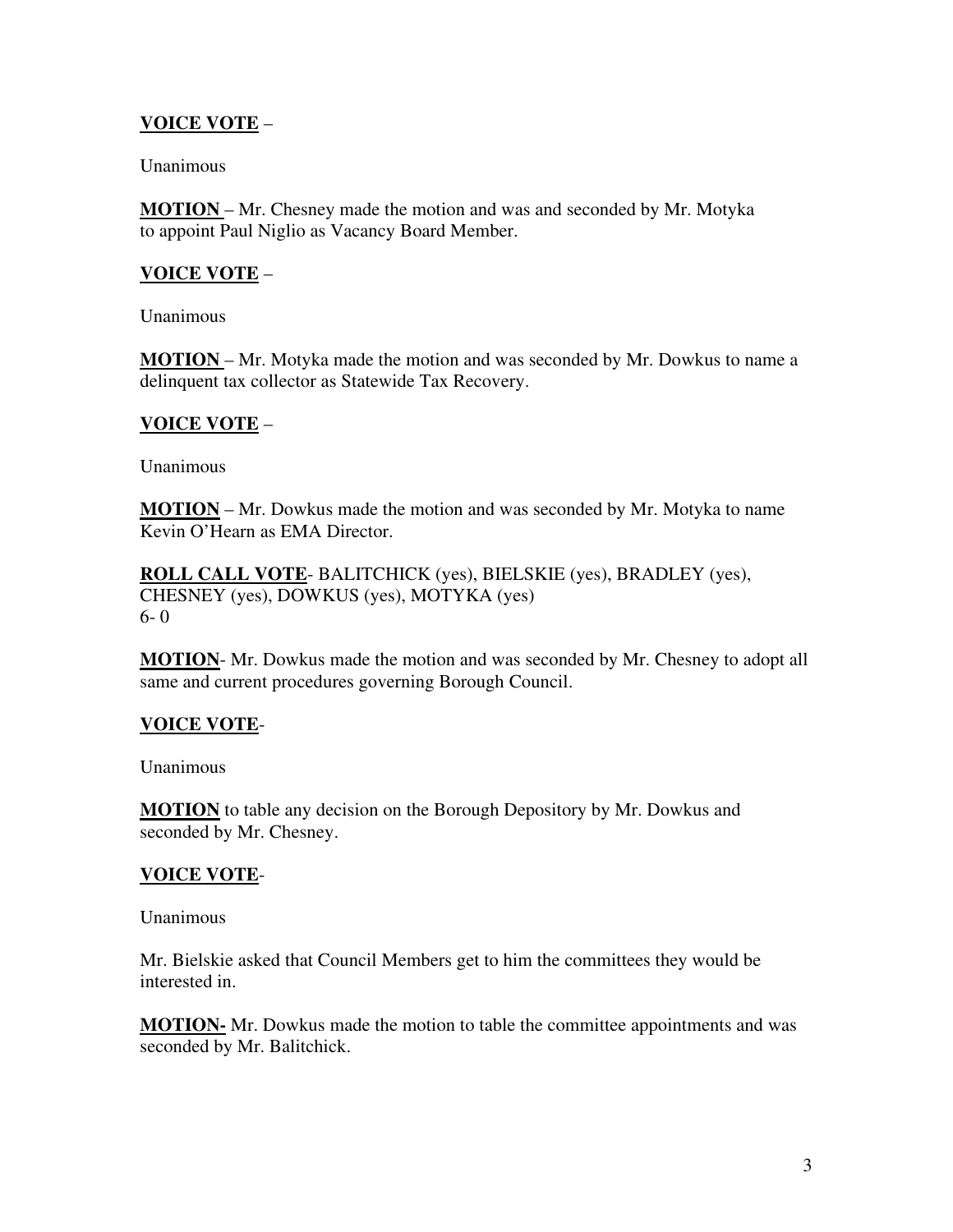#### **VOICE VOTE**-

#### Unanimous

**MOTION**-by Mr. Motyka and seconded by Mr. Dowkus to approve the meeting schedule for 2022 as every  $2<sup>nd</sup>$  Wednesday as each month at 7:00 p.m. with every other Wednesday being reserved for meeting for General Purpose if needed and advertise.

**ROLL CALL VOTE**- BALITCHICK (yes), BIELSKIE (yes), BRADLEY (yes), CHESNEY (yes), DOWKUS (yes), MOTYKA (yes) 6- 0

**MOTION** – A motion by Mr. Dowkus and seconded by Mr. Bradley to advertise open positions and request a letter of interest to fill the vacant 2-year term for council position, tax collector, Borough Physician and Heath Board Officer. Letters of interest being due on January  $26<sup>th</sup>$  by 4 pm.

Solicitor Greco stated we have 30 days to make appointment of Tax Collector and Councilmember. Mr. Motyka stated we could call a meeting on Wednesday January  $26<sup>th</sup>$ to fill vacancies. Solicitor Greco stated if the Borough does not appoint within 30 days, it would then go to County.

Mr. Dowkus stated he did reach out to the board of elections for a list of all the write ins of registered voters and we would at least be able to look at that.

Mayor Slaby stated time is of the essence. Mayor Slaby stated a tax collector will need to be bonded and would not suggest a person that has been convicted of a crime. Mr. Bradley questioned if the person filling the spot would need to be the same political party. Mayor Slaby replied, "No," it is not a requirement.

**ROLL CALL VOTE**- BALITCHICK (yes), BIELSKIE (yes), BRADLEY (yes), CHESNEY (yes), DOWKUS (yes), MOTYKA (yes) 6- 0

Solicitor Greco stated there are two seats open on the Sewer Authority. Both Mr. Slaby and Mr. Bielskie seats are both open.

**MOTION**- Mr. Motyka made a motion and was seconded by Mr. Bradley to include members of KMHJMA to be advertised for 2 vacant positions on the board.

Mayor Slaby commented there have been rumors that once he becomes Mayor, he would be forbidden to serve on the KMHJMA Board. He stated he has since then received confirmation from PSAB that he would be able to continue the KMHJMA Board.

Mr. Bradley stated the Sewer Authority member does not need to be someone sitting on Borough Council. Mr. Bradley questioned if it is a non-paid position. Mayor Slaby